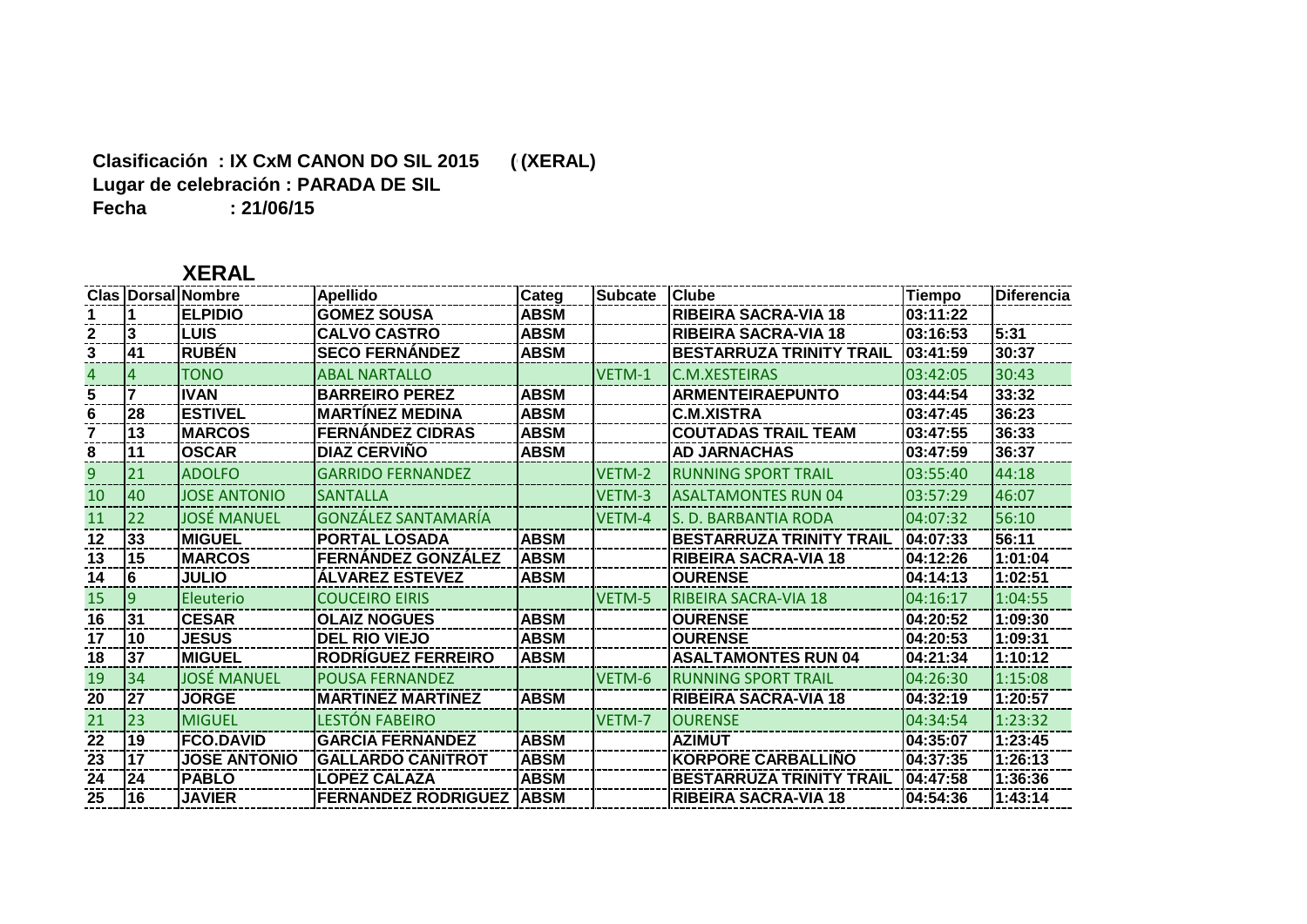| 26 | 32        | <b>FRAN</b>                     | <b>IPELÁEZ</b>            | <b>ABSM</b> |        | <b>RUNNING SPORT TRAIL</b>   | 04:54:38    | 1:43:16  |
|----|-----------|---------------------------------|---------------------------|-------------|--------|------------------------------|-------------|----------|
| 27 | 38        | <b>JOSE</b>                     | <b>RODRIGUEZ QUINTAS</b>  |             | VETM-8 | <b>IRUNNING SPORT TRAIL</b>  | 05:08:01    | 1:56:39  |
| 28 | 114       | <b>ADOLFO</b>                   | <b>IFERNANDEZ DOCASAR</b> | <b>ABSM</b> |        | <b>IRUNNING SPORT TRAIL</b>  | 05:26:43    | 12:15:21 |
| 29 | I36       | <b>JESUS ENRIQUE  REY SOUTO</b> |                           | <b>ABSM</b> |        | <b>C. ATLETISMO BOIMORTO</b> | 05:26:44    | 2:15:22  |
| 30 | 18        | <b>IMIGUEL</b>                  | <b>IBORRAJO DES</b>       | <b>ABSM</b> |        | <b>IX-TRAIL VIGO</b>         | 06:23:04    | 3:11:42  |
|    |           | <b>FERNANDO</b>                 | <b> ARCA CASAL</b>        |             |        |                              |             |          |
|    |           | <b>IMIGUEL</b>                  | <b>IALONSO LOPEZ</b>      |             |        |                              | R           |          |
|    | l12       | <b>IQUIRINA</b>                 | <b>IDIAZ SEOANE</b>       |             |        |                              | $\mathsf R$ |          |
|    | 118       | <b>CARLOS</b>                   | <b>IGARCIA BLANCO</b>     |             |        |                              | R           |          |
|    | <b>20</b> | <b>IAIDA</b>                    | IGARCIA LOPEZ             |             |        |                              | R           |          |
|    | 25        | <b>RONALD</b>                   | <b>LORITE RODRIGUEZ</b>   |             |        |                              | R           |          |
|    | <b>26</b> | <b>EMILIO</b>                   | IMARTINEZ ANTA            |             |        |                              | $\mathsf R$ |          |
|    | 30        | <b>IIVAN</b>                    | IMONTES LOMBAO            |             |        |                              | $\mathsf R$ |          |
|    | 35        | <b>JOSE</b>                     | <b>IPROL QUINTAS</b>      |             |        |                              | $\mathsf R$ |          |
|    | 39        | <b>ALEX</b>                     | <b>SANMARTIN GONZALEZ</b> |             |        |                              | ΙR          |          |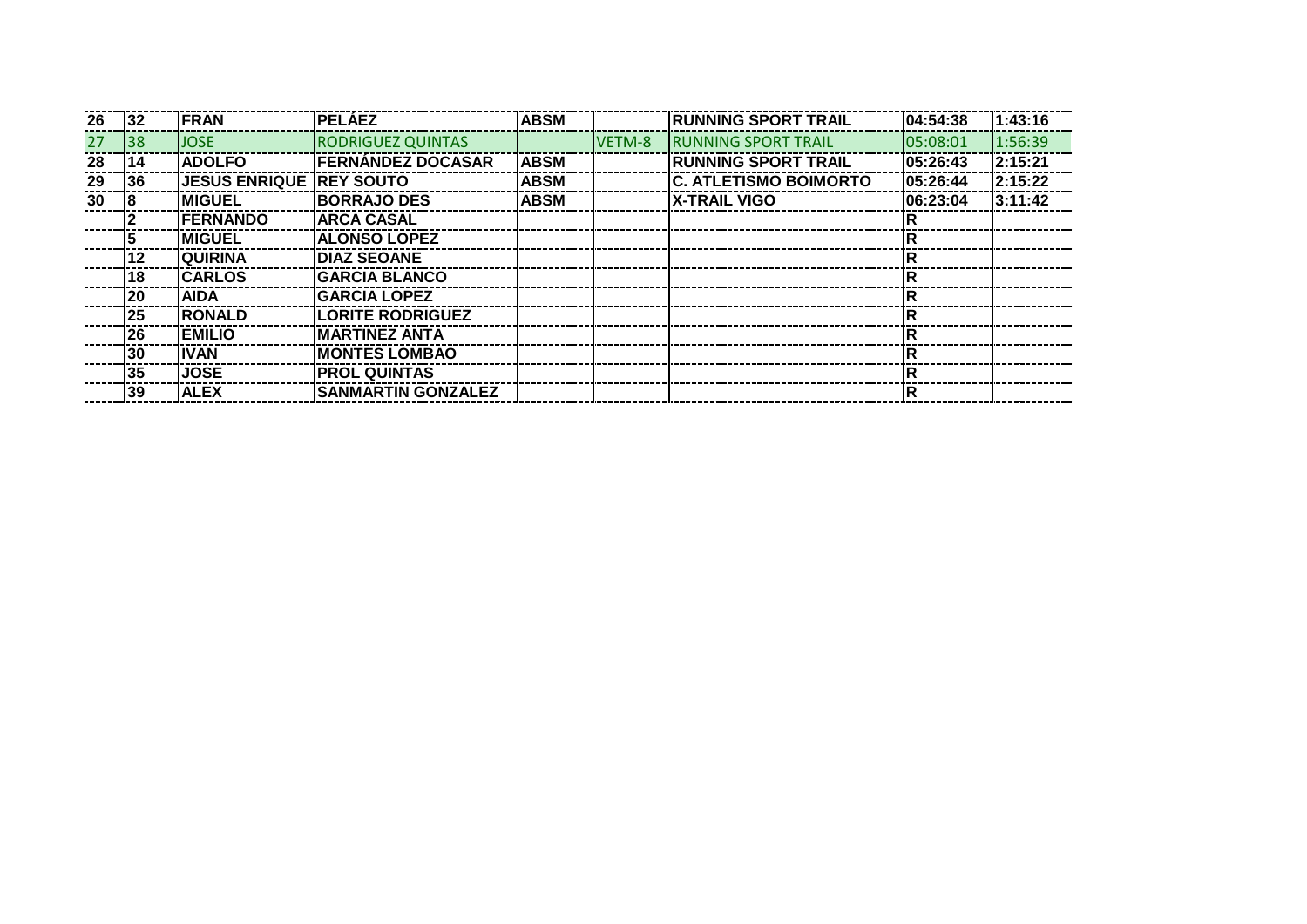### **Clasificación : VI MEDIA CxM CANON DO SIL 2015 Lugar de celebración : PARADA DE SIL Fecha : 21/06/15**

|              |                  | <b>Clas Dorsal Nombre</b> | apellido                  | Categ.      | <b>Sucate</b> | <b>Club</b>                      | Tiempo   |
|--------------|------------------|---------------------------|---------------------------|-------------|---------------|----------------------------------|----------|
|              | 208              | <b>JOAQUIN</b>            | <b>DOBARRIO ROMASANTA</b> | <b>ABSM</b> |               | <b>RUNNING SPORT TRAIL</b>       | 01:37:22 |
| $\mathbf{2}$ | 240              | <b>FERNANDO</b>           | <b>RODRIGUEZ SANTIN</b>   | <b>ABSM</b> |               | <b>INTERVAL RUNERS PONFERRAD</b> | 01:41:30 |
| 3            | 224              | <b>FEDERICO</b>           | <b>LOSADA CONDE</b>       | <b>ABSM</b> |               | <b>A MERCA RUNNING</b>           | 01:42:55 |
| 4            | 232              | <b>ISAAC</b>              | <b>PELAEZ BADENAS</b>     | <b>ABSM</b> |               | <b>RUNNING SPORT TRAIL</b>       | 01:45:55 |
| 5            | 212              | <b>PABLO</b>              | <b>FEIJOO LOUREIRO</b>    |             | VETM-1        | <b>NO CLUB</b>                   | 01:48:43 |
| 6            | 222              | <b>MIGUEL</b>             | <b>LOPEZ CASADO</b>       | <b>ABSM</b> |               | <b>RUNNING SPORT TRAIL</b>       | 01:49:39 |
|              | 200              | <b>SANTIAGO</b>           | <b>VALES MENDEZ</b>       | <b>ABSM</b> |               | <b>ATHLETICS AVENTURA XTREM</b>  | 01:50:09 |
| 8            | 204              | <b>JOSE A.</b>            | <b>CARBALLO POSE</b>      | <b>ABSM</b> |               | <b>RIBEIRA SACRA VIA-18</b>      | 01:53:00 |
| 9            | 219              | <b>FRANCISCO JAVIER</b>   | <b>IGONZALEZ RODICIO</b>  | <b>ABSM</b> |               | <b>AVIVA SPORT CLUB</b>          | 01:53:54 |
| 10           | 225              | <b>DAVID</b>              | <b>LOSADA CONDE</b>       | <b>ABSM</b> |               | <b>NO CLUB</b>                   | 01:55:05 |
| 11           | 239              | <b>JAVIER</b>             | <b>RODRIGUEZ IGLESIAS</b> |             | VETM-2        | <b>PEROXA RUNNING</b>            | 01:57:02 |
| 12           | 227              | <b>DIEGO</b>              | <b>MARTINEZ IBAO</b>      | <b>ABSM</b> |               | <b>RUNNING SPORT TRAIL</b>       | 01:57:35 |
| <b>13</b>    | 206              | <b>LUCIANO</b>            | <b>CENDON DIZ</b>         |             | VETM-3        | KORPORE CARBALLIÑO               | 01:59:04 |
| 14           | 205              | <b>DANIEL</b>             | <b>CASARES GARCIA</b>     | <b>ABSM</b> |               | <b>PARADA DO SIL</b>             | 01:59:16 |
| 15           | 234              | <b>CONCHI</b>             | <b>PEREZ BELMONTE</b>     | ABSF-1      |               | <b>NO CLUB</b>                   | 01:59:20 |
| 16           | 201              | <b>FERNANDO</b>           | <b>ALVAREZ GARCIA</b>     | <b>ABSM</b> |               | <b>PATO BLANCO CELANOVA</b>      | 01:59:24 |
| 17           | 246              | <b>DIEGO</b>              | <b>VAZQUEZ GARCIA</b>     | <b>ABSM</b> |               | <b>CLUBE ATLETISMO BOIMORTO</b>  | 01:59:59 |
| 18           | 247              | <b>PABLO</b>              | <b>MÉNDEZ TOURAL</b>      |             | VETM-4        | <b>ZEPPELIN TORGUESA FINFLOO</b> | 02:01:45 |
| 19           | 203              | <b>TITO</b>               | <b>BORRAJO GRANDE</b>     | <b>ABSM</b> |               | <b>MADRID</b>                    | 02:02:23 |
| 20           | 220              | <b>ROY</b>                | <b>GONZALEZ SALGADO</b>   | <b>ABSM</b> |               | <b>RIBEIRA SACRA VIA-18</b>      | 02:04:37 |
| 21           | 213              | <b>SUSANA</b>             | <b>FERNANDEZ LOPEZ</b>    | ABSF-2      |               | <b>INTERVAL RUNERS PONFERRAD</b> | 02:08:26 |
| 22           | $\overline{215}$ | <b>NICANOR</b>            | <b>FERNANDEZ MOJON</b>    | <b>ABSM</b> |               | $\overline{V}$ IA-18             | 02:11:41 |
| 23           | 230              | <b>JULIO ALBERTO</b>      | <b>MENDEZ SANTAS</b>      | <b>ABSM</b> |               | <b>RIBEIRA SACRA VIA-18</b>      | 02:11:43 |
| 24           | 226              | <b>JOSE</b>               | <b>LOSADA MARRA</b>       |             | VETM-5        | <b>RUNNING SPORT TRAIL</b>       | 02:12:33 |
| 25           | 237              | <b>JOSÉ ANTONIO</b>       | RODRÍGUEZ BANDE           | <b>ABSM</b> |               | <b>NO CLUB</b>                   | 02:13:36 |
| 26           | 217              | <b>FRANCISCO</b>          | <b>FERNÁNDEZ PRIETO</b>   |             | VETM-6        | <b>NO CLUB</b>                   | 02:13:58 |
| 27           | 235              | ÁNGEL                     | PUMAR BÓVEDA              |             | VETM-7        | <b>ESPRINTES OURENSE</b>         | 02:14:00 |
| 28           | 209              | <b>PABLO</b>              | <b>DOMÍNGUEZ ANDRES</b>   | <b>ABSM</b> |               | <b>PARADA DO SIL</b>             | 02:15:54 |
| 29           | 229              | <b>MARIA</b>              | <b>MARTINEZ MEDINA</b>    | ABSF-3      |               | <b>COUTADA TRAIL TEAM</b>        | 02:17:07 |
| 30           | 214              | <b>DANIEL</b>             | <b>FERNANDEZ LOZANO</b>   | <b>ABSM</b> |               | <b>NO CLUB</b>                   | 02:23:10 |
| 31           | 243              | <b>CRIS</b>               | <b>RODRIGUEZ VILLAR</b>   | ABSF-4      |               | <b>AVIVA SPORT CLUB</b>          | 02:23:11 |
| 32           | 221              | <b>CESAR</b>              | <b>GONZÁLEZ SEARA</b>     | <b>ABSM</b> |               | <b>NO CLUB</b>                   | 02:23:12 |
|              |                  | DORA                      | RIVEIRO GOMEZ             |             |               | (ÖRPORE CARBALLIÑO               |          |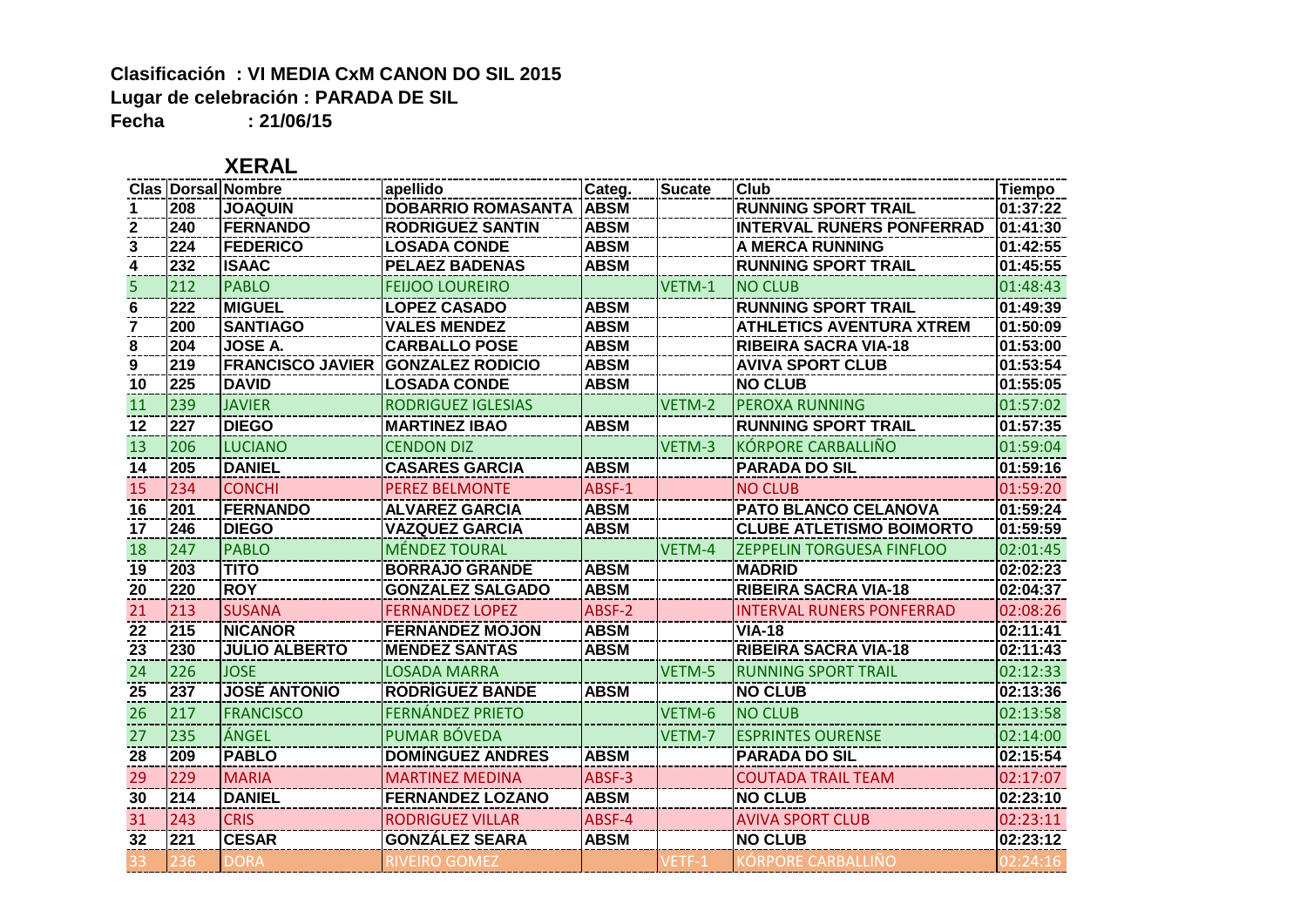| 34 | 216 | <b>AMANCIO</b>     | <b>FERNÁNDEZ PÉREZ</b>   |             | VETM-8  | <b>INDEPENDIENTE</b>            | 02:26:26 |
|----|-----|--------------------|--------------------------|-------------|---------|---------------------------------|----------|
| 35 | 223 | <b>ANA MARIA</b>   | LOPEZ CRUZ               |             | VETF-2  | <b>TRIOURENSE</b>               | 02:33:04 |
| 36 | 210 | <b>CRISTINA</b>    | EISERMANN CHAMOSO        |             | VETF-3  | <b>KÓRPORE CARBALLIÑO</b>       | 02:33:52 |
| 37 | 233 | <b>CARLOS</b>      | <b>PEREIRA RODRIGUEZ</b> |             | VETM-9  | <b>TRAIL VETERANOS OURENSE</b>  | 02:33:59 |
| 38 | 231 | <b>ANTONIO</b>     | <b>MERA DE LA FUENTE</b> |             | VETM-10 | <b>PEROXA RUNNING</b>           | 02:36:14 |
| 39 | 241 | <b>JOSE ADOLFO</b> | <b>RODRIGUEZ SUAREZ</b>  |             | VETM-11 | <b>INDEPENDIENTE</b>            | 02:38:21 |
| 40 | 202 | <b>IDIEGO</b>      | <b>BARDELÁS GONZÁLEZ</b> | <b>ABSM</b> |         | <b>IOURENSE</b>                 | 02:41:35 |
|    |     |                    |                          |             |         |                                 |          |
| 41 | 211 | <b>IIGNACIO</b>    | <b>ESTEIRO MARTINEZ</b>  | <b>ABSM</b> |         | <b>BESTARRUZA TRINITY TRAIL</b> | 02:47:14 |
|    | 207 | <b>ANGEL</b>       | <b>CID QUINTAS</b>       |             |         |                                 | R        |
|    | 218 | <b>SARA</b>        | <b>GONZALEZ BLACH</b>    |             |         |                                 | R        |
|    | 228 | <b>JOSE ANGEL</b>  | <b>MARTINEZ MARQUEZ</b>  |             |         |                                 | R        |
|    | 238 | <b>ALBERTO</b>     | RODRIGUEZ GONZALEZ       |             |         |                                 | R        |
|    | 242 | <b>JOSE CARLOS</b> | <b>RODRIGUEZ TERRON</b>  |             |         |                                 | R        |
|    | 244 | <b>MIGUEL</b>      | <b>ROMAN DAZA</b>        |             |         |                                 | R        |

#### **ABSOLUTA MASCULINA**

|    | 208 | <b>JOAQUIN</b>          | <b>DOBARRIO ROMASANTA</b> | <b>ABSM</b> |        | <b>RUNNING SPORT TRAIL</b>       | 01:37:22 |
|----|-----|-------------------------|---------------------------|-------------|--------|----------------------------------|----------|
|    | 240 | <b>FERNANDO</b>         | <b>RODRIGUEZ SANTIN</b>   | <b>ABSM</b> |        | <b>INTERVAL RUNERS PONFERRAD</b> | 01:41:30 |
|    | 224 | <b>FEDERICO</b>         | <b>LOSADA CONDE</b>       | <b>ABSM</b> |        | A MERCA RUNNING                  | 01:42:55 |
|    | 232 | <b>ISAAC</b>            | <b>PELAEZ BADENAS</b>     | <b>ABSM</b> |        | <b>RUNNING SPORT TRAIL</b>       | 01:45:55 |
| ь  | 212 | <b>PABLO</b>            | <b>FEIJOO LOUREIRO</b>    |             | VETM-1 | <b>NO CLUB</b>                   | 01:48:43 |
| 6  | 222 | <b>IMIGUEL</b>          | <b>LOPEZ CASADO</b>       | <b>ABSM</b> |        | <b>RUNNING SPORT TRAIL</b>       | 01:49:39 |
|    | 200 | <b>SANTIAGO</b>         | <b>VALES MENDEZ</b>       | <b>ABSM</b> |        | <b>ATHLETICS AVENTURA XTREM</b>  | 01:50:09 |
| 8  | 204 | JOSE A.                 | <b>CARBALLO POSE</b>      | <b>ABSM</b> |        | <b>RIBEIRA SACRA VIA-18</b>      | 01:53:00 |
|    | 219 | <b>FRANCISCO JAVIER</b> | <b>GONZALEZ RODICIO</b>   | <b>ABSM</b> |        | <b>AVIVA SPORT CLUB</b>          | 01:53:54 |
| 10 | 225 | <b>DAVID</b>            | <b>LOSADA CONDE</b>       | <b>ABSM</b> |        | <b>NO CLUB</b>                   | 01:55:05 |
| 11 | 239 | <b>JAVIER</b>           | RODRIGUEZ IGLESIAS        |             | VETM-2 | <b>PEROXA RUNNING</b>            | 01:57:02 |
| 12 | 227 | <b>DIEGO</b>            | <b>MARTINEZ IBAO</b>      | <b>ABSM</b> |        | <b>RUNNING SPORT TRAIL</b>       | 01:57:35 |
| 13 | 206 | <b>LUCIANO</b>          | <b>CENDON DIZ</b>         |             | VETM-3 | KÓRPORE CARBALLIÑO               | 01:59:04 |
| 14 | 205 | <b>DANIEL</b>           | <b>CASARES GARCIA</b>     | <b>ABSM</b> |        | <b>PARADA DO SIL</b>             | 01:59:16 |
| 15 | 201 | <b>IFERNANDO</b>        | <b>ALVAREZ GARCIA</b>     | <b>ABSM</b> |        | PATO BLANCO CELANOVA             | 01:59:24 |
| 16 | 246 | <b>DIEGO</b>            | <b>VAZQUEZ GARCIA</b>     | <b>ABSM</b> |        | <b>CLUBE ATLETISMO BOIMORTO</b>  | 01:59:59 |
| 17 | 247 | <b>PABLO</b>            | <b>MÉNDEZ TOURAL</b>      |             | VETM-4 | <b>ZEPPELIN TORGUESA FINFLOO</b> | 02:01:45 |
| 18 | 203 | <b>TITO</b>             | <b>BORRAJO GRANDE</b>     | <b>ABSM</b> |        | <b>MADRID</b>                    | 02:02:23 |
| 19 | 220 | <b>ROY</b>              | <b>GONZALEZ SALGADO</b>   | <b>ABSM</b> |        | <b>RIBEIRA SACRA VIA-18</b>      | 02:04:37 |
| 20 | 215 | <b>NICANOR</b>          | <b>FERNANDEZ MOJON</b>    | <b>ABSM</b> |        | <b>VIA-18</b>                    | 02:11:41 |
| 21 | 230 | <b>JULIO ALBERTO</b>    | <b>MENDEZ SANTAS</b>      | <b>ABSM</b> |        | <b>RIBEIRA SACRA VIA-18</b>      | 02:11:43 |
| 22 | 226 | <b>JOSE</b>             | <b>LOSADA MARRA</b>       |             | VETM-5 | <b>RUNNING SPORT TRAIL</b>       | 02:12:33 |
| 23 | 237 | <b>JOSÉ ANTONIO</b>     | <b>RODRÍGUEZ BANDE</b>    | <b>ABSM</b> |        | <b>NO CLUB</b>                   | 02:13:36 |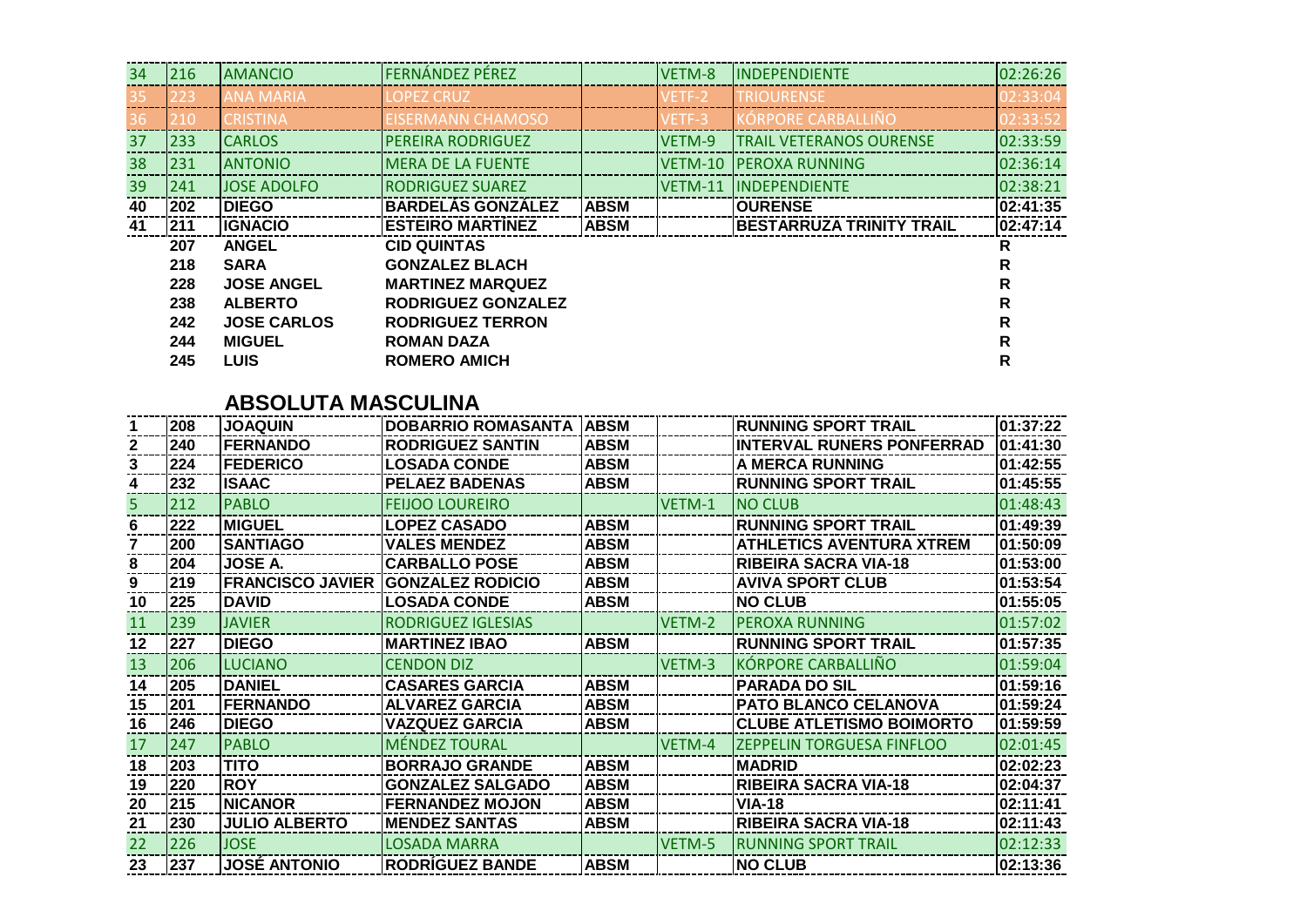| 24 | 217 | <b>FRANCISCO</b>   | <b>FERNÁNDEZ PRIETO</b>  |             | VETM-6  | <b>NO CLUB</b>                 | 02:13:58 |
|----|-----|--------------------|--------------------------|-------------|---------|--------------------------------|----------|
| 25 | 235 | ÁNGEL              | <b>PUMAR BÓVEDA</b>      |             | VETM-7  | <b>ESPRINTES OURENSE</b>       | 02:14:00 |
| 26 | 209 | <b>IPABLO</b>      | <b>DOMINGUEZ ANDRES</b>  | <b>ABSM</b> |         | <b>IPARADA DO SIL</b>          | 02:15:54 |
| 27 | 214 | <b>IDANIEL</b>     | <b>FERNANDEZ LOZANO</b>  | <b>ABSM</b> |         | <b>INO CLUB</b>                | 02:23:10 |
| 28 | 221 | <b>ICESAR</b>      | <b>GONZÁLEZ SEARA</b>    | <b>ABSM</b> |         | <b>INO CLUB</b>                | 02:23:12 |
| 29 | 216 | <b>AMANCIO</b>     | <b>FERNÁNDEZ PÉREZ</b>   |             | VETM-8  | <b>INDEPENDIENTE</b>           | 02:26:26 |
| 30 | 233 | <b>CARLOS</b>      | <b>PEREIRA RODRIGUEZ</b> |             | VETM-9  | <b>TRAIL VETERANOS OURENSE</b> | 02:33:59 |
| 31 | 231 | <b>ANTONIO</b>     | <b>MERA DE LA FUENTE</b> |             | VETM-10 | <b>PEROXA RUNNING</b>          | 02:36:14 |
| 32 | 241 | <b>JOSE ADOLFO</b> | <b>RODRIGUEZ SUAREZ</b>  |             |         | <b>VETM-11 IINDEPENDIENTE</b>  | 02:38:21 |
| 33 | 202 | <b>DIEGO</b>       | <b>BARDELÁS GONZÁLEZ</b> | <b>ABSM</b> |         | <b>OURENSE</b>                 | 02:41:35 |
| 34 | 211 | <b>IGNACIO</b>     | <b>ESTEIRO MARTINEZ</b>  | <b>ABSM</b> |         | BESTARRUZA TRINITY TRAIL       | 02:47:14 |

## **ABSOLUTA FEMENINA**

| 234 | <b>ICONCHI</b> | <b>IPEREZ BELMONTE</b>   | <b>ABSF</b> | <b>INO CLUB</b>                  | 101:59:20 |
|-----|----------------|--------------------------|-------------|----------------------------------|-----------|
| 213 | ISUSANA        | <b>IFERNANDEZ LOPEZ</b>  | <b>ABSF</b> | <b>INTERVAL RUNERS PONFERRAD</b> | 102:08:26 |
| 229 | <b>IMARIA</b>  | <b>IMARTINEZ MEDINA</b>  | <b>ABSF</b> | <b>COUTADA TRAIL TEAM</b>        | 02:17:07  |
| 243 | <b>CRIS</b>    | <b>IRODRIGUEZ VILLAR</b> | <b>ABSF</b> | <b>AVIVA SPORT CLUB</b>          | 02:23:11  |
|     |                | <b>IVEIRO GOMEZ</b>      |             | DRPORF CARRALLING                |           |
|     |                | <b>OPFZ CRUZ</b>         |             |                                  |           |
|     |                | -ISERMANN CHAMOSC        |             | PORE CARRALLI                    |           |

## **VETERANOS**

|    | 212 | <b>IPABLO</b>      | <b>FEIJOO LOUREIRO</b>    | <b>VETM</b> | <b>INO CLUB</b>                  | 101:48:43 |
|----|-----|--------------------|---------------------------|-------------|----------------------------------|-----------|
| 2  | 239 | <b>JAVIER</b>      | <b>RODRIGUEZ IGLESIAS</b> | <b>VETM</b> | <b>IPEROXA RUNNING</b>           | 101:57:02 |
|    | 206 | <b>ILUCIANO</b>    | <b>CENDON DIZ</b>         | <b>VETM</b> | <b>IKÓRPORE CARBALLIÑO</b>       | 101:59:04 |
|    | 247 | <b>IPABLO</b>      | IMÉNDEZ TOURAL            | <b>VETM</b> | <b>ZEPPELIN TORGUESA FINFLOO</b> | 02:01:45  |
|    | 226 | <b>JOSE</b>        | <b>LOSADA MARRA</b>       | <b>VETM</b> | IRUNNING SPORT TRAIL             | 02:12:33  |
| 6  | 217 | <b>IFRANCISCO</b>  | <b>FERNÁNDEZ PRIETO</b>   | <b>VETM</b> | INO CLUB                         | 02:13:58  |
|    | 235 | <b>ANGEL</b>       | <b>IPUMAR BÓVEDA</b>      | <b>VETM</b> | <b>ESPRINTES OURENSE</b>         | 02:14:00  |
|    | 216 | <b>AMANCIO</b>     | <b>FERNANDEZ PÉREZ</b>    | <b>VETM</b> | <b>IINDEPENDIENTE</b>            | 02:26:26  |
| 9  | 233 | <b>ICARLOS</b>     | <b>PEREIRA RODRIGUEZ</b>  | <b>VETM</b> | <b>TRAIL VETERANOS OURENSE</b>   | 02:33:59  |
| 10 | 231 | <b>ANTONIO</b>     | <b>IMERA DE LA FUENTE</b> | <b>VETM</b> | <b>IPEROXA RUNNING</b>           | 02:36:14  |
| 11 | 241 | <b>JOSE ADOLFO</b> | <b>RODRIGUEZ SUAREZ</b>   | <b>VETM</b> | <b>IINDEPENDIENTE</b>            | 02:38:21  |

### **VETERANAS**

|                      | 236        | IDR/               | GOMEZ                 | <b>VETF</b> | <b>ORPORE CARBALLINO</b>  | ------<br>:24:16         |
|----------------------|------------|--------------------|-----------------------|-------------|---------------------------|--------------------------|
| $\ddot{\phantom{m}}$ | nnn<br>-20 | <b>MARIA</b><br>ΑN | <b>CRUZ</b><br>ר -    | <b>VETF</b> | ENSE                      | :33:04                   |
| w                    | .          | ΊN                 | <b>SERMANN CHAM</b> C | <b>VETF</b> | _INC<br><b>ORE CARBAL</b> | 1.99.52<br>JJ.J <i>L</i> |